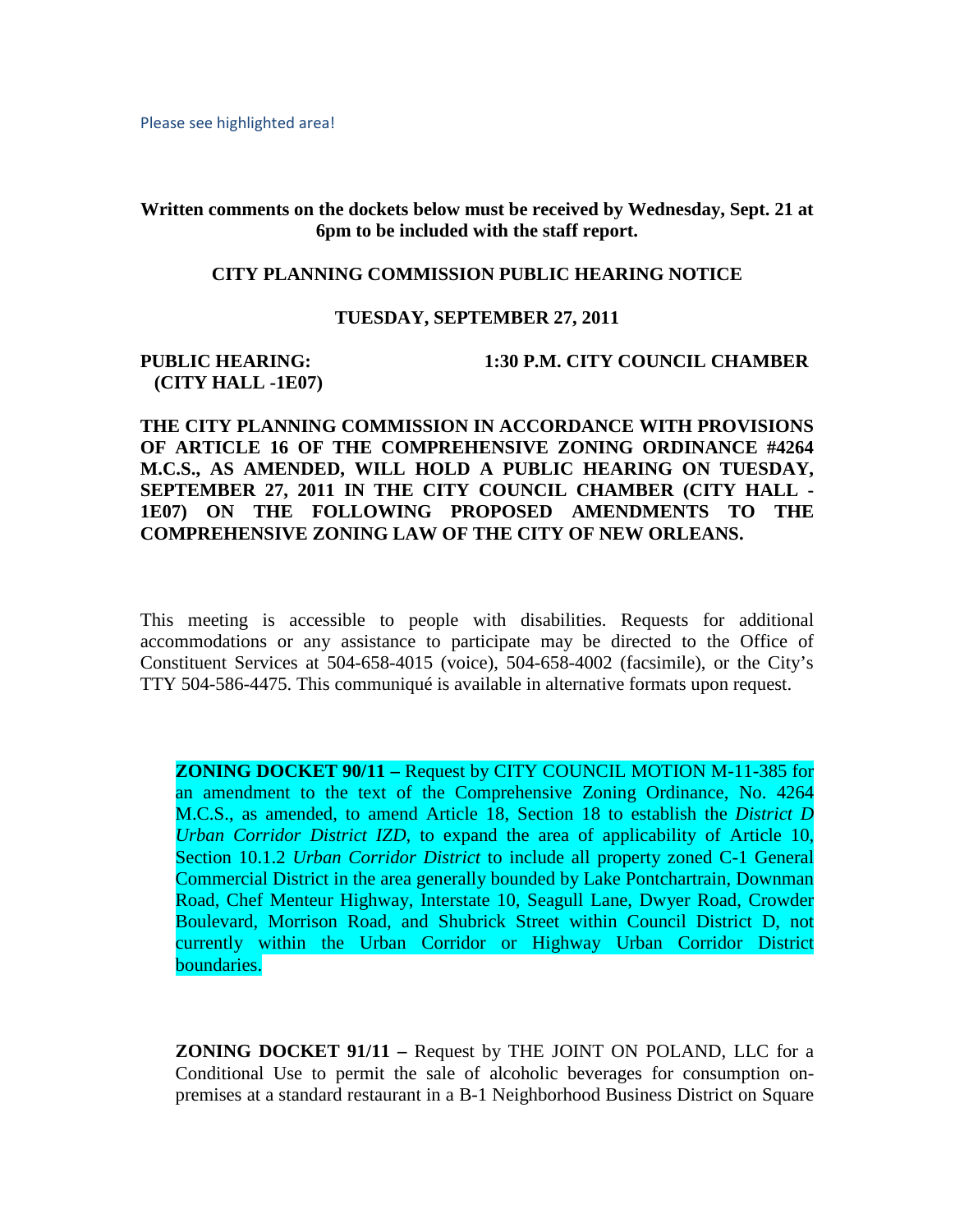181, Lot A Pts. 1 thru 19, in the Third Municipal District, bounded by Dauphine, France, Royal, and Mazant Streets. The municipal address is 701 MAZANT STREET. (ZBM E-14/PD 7)

**ZONING DOCKET 92/11 –** Request by FAUBOURG SAINT CHARLES, LLC for a Conditional Use to permit a parking lot in a CBD-7 Central Business District on Square 181, Lots 3 and 4, in the First Municipal District, bounded by St. Charles Avenue, Julia, Camp and St. Joseph Streets. The municipal address is 829 CAMP STREET. (ZBM C-14/PD 1A)

**ZONING DOCKET 93/11 –** Request by AUDUBON BEHAVORIAL HEALTH, LLC for a Zoning Change from an RD-2 Two-Family Residential District to a B-1 Neighborhood Business District, on Square 99, Lot 4, in the Seventh Municipal District, bounded by Cherokee, Burthe, Hillary and Maple Streets. The municipal address is 7513 MAPLE STREET. (ZBM A-14/PD 3)

**ZONING DOCKET 94/11 –** Request by 1522 ROBERT E. LEE, LLC for a Conditional Use to permit a fast food restaurant in a B-1 Neighborhood Business District, on Square C, Lot C-1, in the Third Municipal District, bounded by Robert E. Lee Boulevard, Hamburg, Aviators, and Perlita Streets. The municipal address is 1522 ROBERT E. LEE BOULEVARD. (ZBM D-10/PD 6)

**ZONING DOCKET 95/11** – Request by M-LUND ENTERPRISES, LLC for a Conditional Use to permit a fast food restaurant in a C-1 General Commercial District and within the Inner-City Urban Corridor District, on Square 405, Lots J, I, H, G, F, E, L and X, in the Fourth Municipal District, bounded by South Claiborne and Washington Avenues, Sixth and Willow Streets. The municipal address is 2800 SOUTH CLAIBORNE AVENUE. (ZBM B-14/PD 2)

THE CITY PLANNING COMMISSION, IN ACCORDANCE WITH ARTICLE 16 OF THE COMPREHENSIVE ZONING ORDINANCE 4264 MCS AS AMENDED, WILL HEAR ALL PROPONENTS AND OPPONENTS TO THE ABOVE PROPOSED CHANGES TO THE COMPREHENSIVE ZONING LAW OF THE CITY OF NEW ORLEANS. ALL INTERESTED PARTIES ARE ENCOURAGED TO ATTEND AND ALL RELEVANT COMMENTS CONCERNING THE PROPOSED CHANGES ARE ENCOURAGED. YOU MAY ALSO SUBMIT WRITTEN COMMENTS TO THE